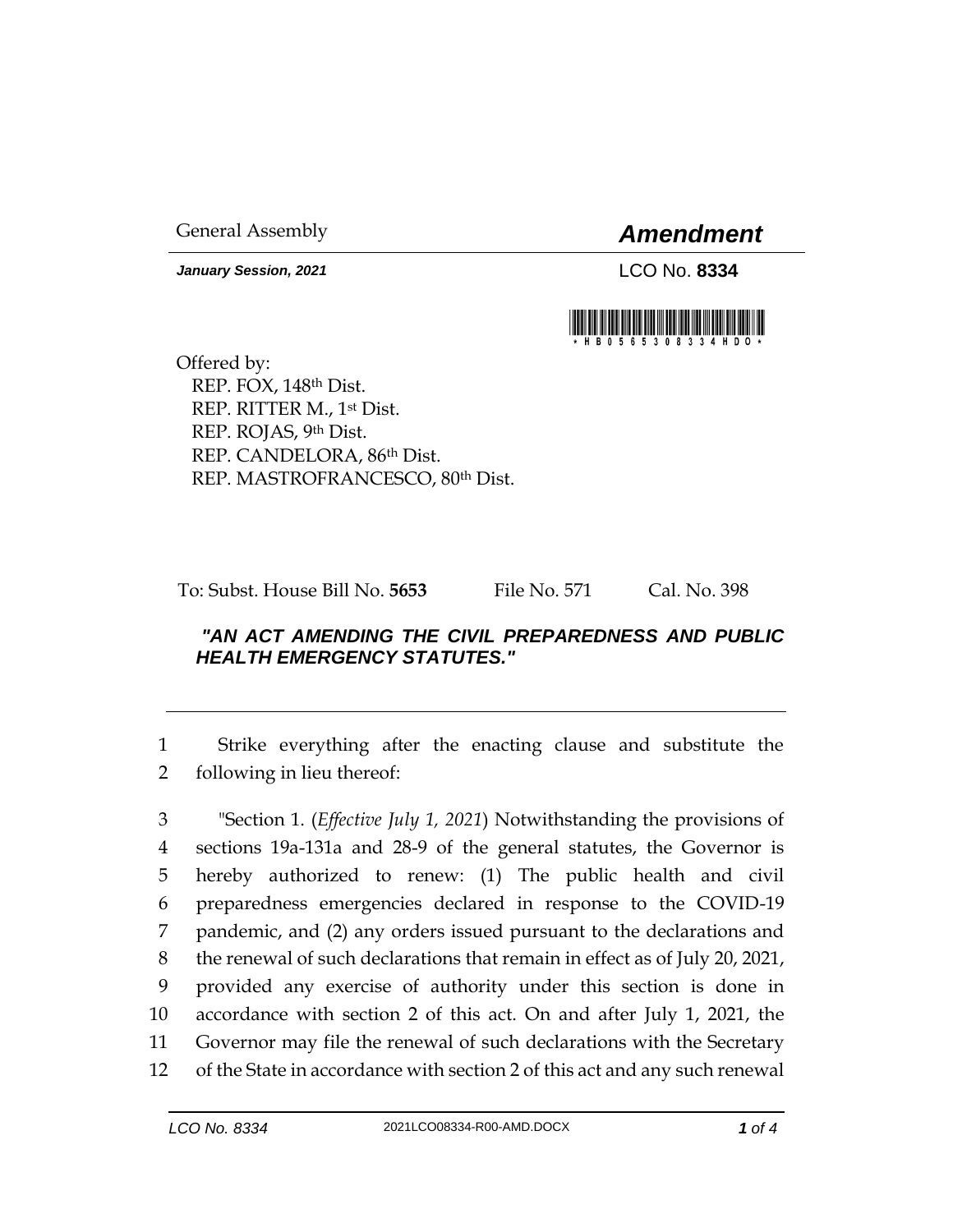may cover the period of time from July 21, 2021, through March 1, 2022. Not less than five days prior to filing the renewal of any emergency declaration with the Secretary of the State under section 2 of this act, the Governor shall provide electronic notice of such renewal to the president pro tempore of the Senate, the speaker of the House of Representatives, the majority leader of the Senate, the minority leader of the Senate, the majority leader of the House of Representatives, and the minority leader of the House of Representatives. The provisions of 21 this section shall not limit the Governor, or any department head, state agency or municipality from exercising any authority granted under 23 said sections of the general statutes from July 21, 2021, through March 1, 2022, provided any exercise of such authority in response to the COVID-19 pandemic is done in accordance with section 2 of this act. After March 1, 2022, nothing in this section or section 2 of this act shall affect or limit any authority conveyed pursuant to section 19a-131a or 28-9 of the general statutes. As used in this section and section 2 of this act, "COVID-19" means the respiratory disease designated by the World Health Organization on February 11, 2020, as coronavirus 2019, and any related mutation thereof recognized by said organization as a communicable respiratory disease.

 Sec. 2. (*Effective July 1, 2021*) (a) The Governor may renew the public health and civil preparedness emergencies originally declared on March 10, 2020, in response to the COVID-19 pandemic, provided: (1) Any such renewed declaration shall have a duration of not more than an additional sixty days from the date of the renewed declaration if such renewal is made during a regular session of the General Assembly or not more than an additional one hundred eighty days from the date of the renewed declaration if such renewal is made when the General Assembly is not in regular session, and (2) any such renewal issued by the Governor shall cease to be effective unless approved by a majority vote of each house of the General Assembly by resolution not later than three business days after the date of filing such renewal with the Secretary of the State.

(b) Notwithstanding the provisions of sections 19a-131a and 28-9 of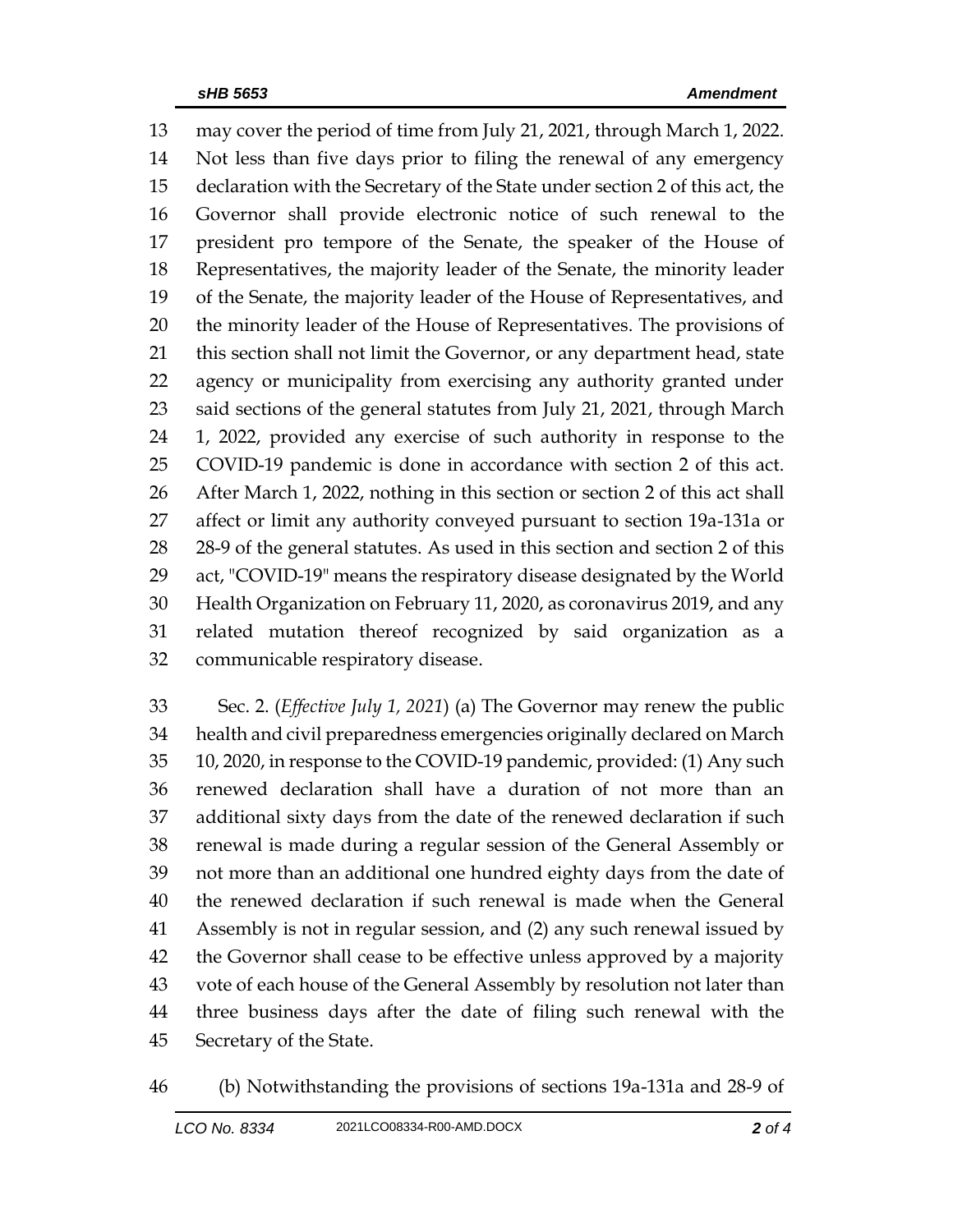the general statutes, from July 21, 2021, through March 1, 2022, the Governor, or any department head, state agency or municipality may exercise any authority granted under sections 19a-131a and 28-9 of the general statutes in response to the COVID-19 pandemic, provided an executive order issued under such authority shall not exceed the duration of the emergency declaration under which it has been issued and may be disapproved by a majority vote at a meeting of a joint legislative committee consisting of the president pro tempore of the Senate, the speaker of the House of Representatives, the majority leader of the Senate, the minority leader of the Senate, the majority leader of the House of Representatives and the minority leader of the House of Representatives. Such joint legislative committee meeting may be conducted on a virtual platform that can be viewed by the public. Any disapproval of an executive order by the joint legislative committee shall not be effective unless filed with the Secretary of the State not later than thirty-six hours after the Governor's filing of the order with the Secretary of the State.

 Sec. 3. (*Effective from passage*) (a) There is established a bipartisan commission to study sections 19a-131a and 28-9 of the general statutes and make recommendations on how said sections should be amended to provide greater legislative oversight of declarations of public health and civil preparedness emergencies and the exercise of executive authority pursuant to said sections.

- (b) The commission shall consist of the following members:
- (1) One appointed by the speaker of the House of Representatives;
- (2) One appointed by the president pro tempore of the Senate;

 (3) One appointed by the minority leader of the House of Representatives;

- (4) One appointed by the minority leader of the Senate; and
- (5) One appointed by the Governor.